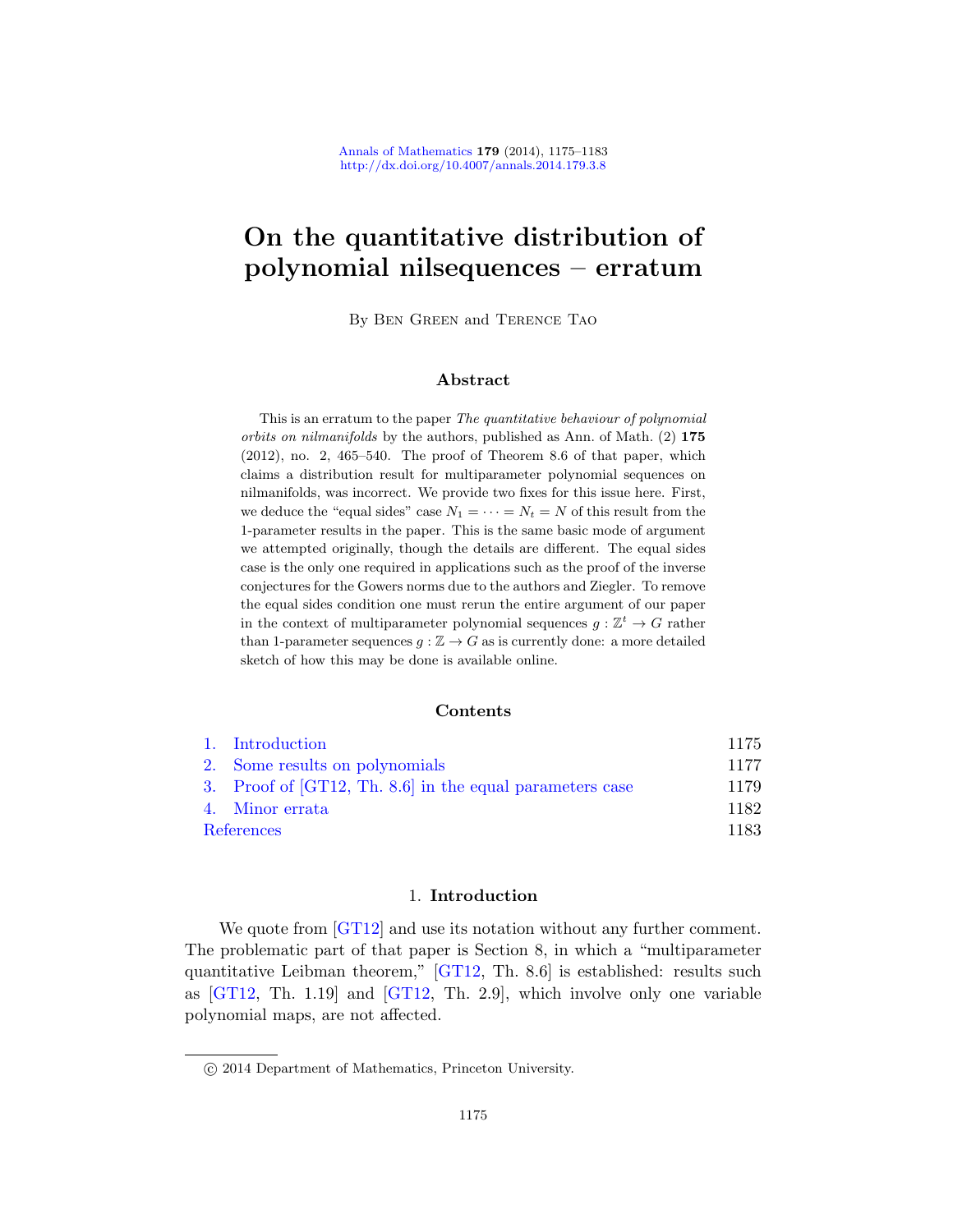In [GT12, §8] we attempted to deduce a multiparameter result from the 1-parameter version, [GT12, Th. 2.9]. Unfortunately the deduction is erroneous: the problem comes with the line "By switching the indices  $i_1, \ldots, i_t$  if necessary. . . " towards the end of the proof. The problem is that the horizontal character  $\eta$  defined towards the start of the proof may change when this i[s done,](#page-8-0) and this invalidates the argument. We thank Bryna Kra and Wenbo Sun for drawing this oversight to our attention and for further drawing our attention to an error in the first version of this erratum.

Our aim is to correct thi[s overs](#page-8-0)ight in the "equal parameters" case of [GT12, Th. 8.6] in which  $N_1 = \cdots = N_d = N$ , which is the only one required for all [applica](#page-8-0)tions we know of. To lift this restriction seems to require running the entire argument of [GT12] in the context of multiparameter maps from  $\mathbb{Z}^t$  to G. In [GT] we provide a guide to doing this, of necessity extremely dependent on [GT12]. Unfortunately the changes required in the multivariate [ca](#page-7-0)se propagate right back to the most ba[sic resu](#page-8-0)lt in [GT12], Proposition 3.1, which must be proven in a multivariate setting.

The problematic result [GT12, Th. 8.6] w[as requ](#page-8-0)ired in Sections 9 and 10 of [GT12], and as a consequence those results are restricted to the equal parameter case if one only uses the fix contained [in this](#page-8-0) erratum. By following [GT], one could remove this restriction.

Finally, in Section 4, we list some additional minor errata to [GT12], which we take t[he opp](#page-8-0)ortunity to record here.

Let us briefly summarise the sub[sequent](#page-8-0) publications depending on [GT12, Th. 8.6] t[hat we](#page-8-1) are aware of.

- In  $\left[\text{GTZ12}\right]$ , the proof of the GI(s) conjectures, the appeal to  $\left[\text{GT12}\right]$ occurs in Appendix D, specifically Theorem D.2. In this application we have  $N_1 = \cdots = N_t = N$ .
- In [GT10], the appeal to [GT12] occurs in the proof of the counting lemma. A slightly modified version of the problematic [GT12, Th. 8.6] is required, which is [stated a](#page-8-2)s [GT10, Th. 3.6]. The proof of this is given in [GT10, App. B], where it may be confirmed that again we only require the case  $N_1 = \cdots = N_t = N$ .
- [GSa], [GSb] Whilst these papers do state results depending on [GT12, Th. 8.6] in which the equal sides condition is not assumed, the authors have confirmed to us that the main results of these papers, and in particular the results used subsequently in [FKS13], only require the equal sides case.

Let us recall the precise statement of  $[GT12, Th. 8.6]$  in the equal sides case.

THEOREM [GT12, Th. 8.6]. Let  $0 < \delta < 1/2$ , and let  $m, t, N, d \geq 1$  be integers. Suppose that  $G/\Gamma$  is an m-dimensional nilmanifold equipped with a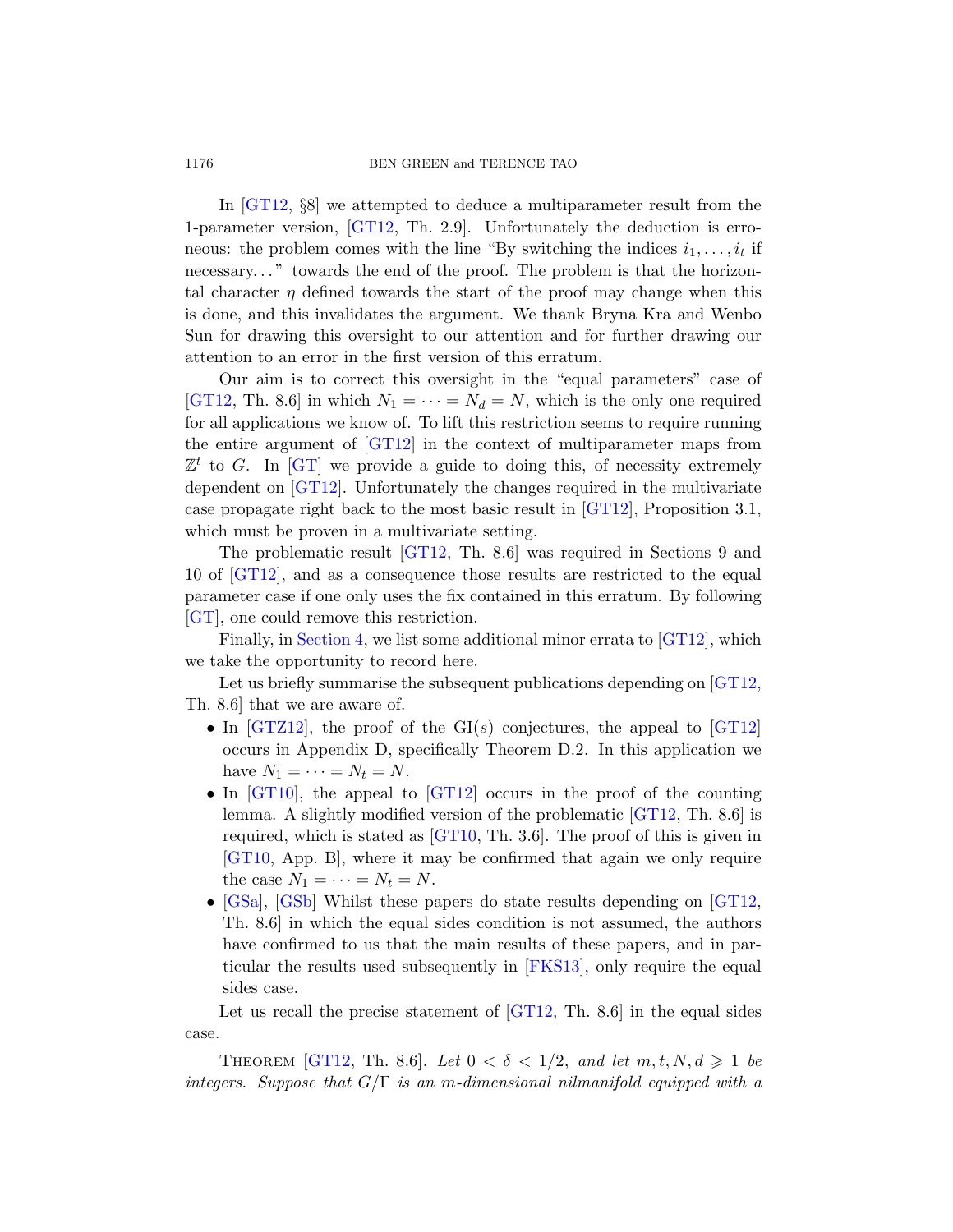#### ERRATUM 1177

1  $\frac{1}{\delta}$ -rational Mal'cev basis X adapted to some filtration  $G_{\bullet}$  of degree d and that  $g \in \text{poly}(\mathbb{Z}^t, G_{\bullet})$ . Then either  $(g(\vec{n})\Gamma)_{\vec{n} \in [N]^t}$  is  $\delta$ -equidistributed, or else there is some horizontal character  $\eta$  with  $0 < ||\eta|| \ll \delta^{-O_{d,m,t}(1)}$  such that

$$
\|\eta \circ g\|_{C^{\infty}[N]^t} \ll \delta^{-O_{d,m,t}(1)}.
$$

<span id="page-2-0"></span>*Notation*. For the definition of the smoothness norm  $C^{\infty}[N]^t$ , see the start of the next section. We will not explicitly indicate the dependence of constants C or implied constants  $O($ ) on the parameters  $m, t$  and  $d$ , which will remain fixed throughout this erratum. We will write  $\mathscr I$  for the set of multi-indices  $\vec{i} = (i_1, \ldots, i_t)$  of tot[al degr](#page-8-0)ee at most d, that is to say tuples of nonnegative integers with  $i_1 + \cdots + i_t \leq d$ [. Wr](#page-8-0)ite  $|\vec{i}| := i_1 + \cdots + i_t$ .

# 2. Some results on polynomials

In this section we record some useful distribution results on polynomials which we will need in both of the proofs of [GT12, Th. 8.6].

We start with some remarks about Taylor coefficients and smoothness norms. If  $f: \mathbb{Z}^t \to \mathbb{R}$  is a polynomial map, then in [GT12, Def. 8.2] we defined the Taylor coefficients of  $f$  by writing

(2.1) 
$$
f(\vec{n}) = \sum_{\vec{i}} \alpha_{\vec{i}} \left( \frac{\vec{n}}{\vec{i}} \right).
$$

We then define the smoothness norm

$$
||f||_{C^{\infty}[N]^t} := \sup_{\vec{i} \neq 0} N^{|\vec{i}|} ||\alpha_{\vec{i}}||_{\mathbb{R}/\mathbb{Z}}.
$$

Here, however it is more convenient to use the conventional Taylor expansion

<span id="page-2-1"></span>(2.2) 
$$
f(\vec{n}) = \sum_{\vec{i}} \beta_{\vec{i}} \vec{n}^{\vec{i}}
$$

and to consider the variant smoothness norm

$$
||f||_{C_*^\infty[N]^t} := \sup_{\vec{i} \neq 0} N^{|\vec{i}|} ||\beta_{\vec{i}}||_{\mathbb{R}/\mathbb{Z}}.
$$

LEMMA 2.1. [Sup](#page-8-0)pose that  $||f||_{C_*^\infty[N]^t} \leq M$ . Then there is some  $r = O(1)$ such that  $||rf||_{C^{\infty}[N]^t} \ll M$ .

*Proof.* This follows from the fact that  $\alpha_{\vec{i}} = \sum_{\vec{j} \in \mathscr{I}} M_{\vec{i}, \vec{j}} \beta_{\vec{j}}$  with each  $M_{\vec{i}, \vec{j}}$ rational with height  $O(1)$  and  $M_{\vec{i},\vec{j}} = 0$  when  $|\vec{j}| < |\vec{i}|$ .

We turn now to the following statement, which is actually the special case  $G/\Gamma = \mathbb{R}/\mathbb{Z}$  of the problematic result [GT12, Th. 8.6].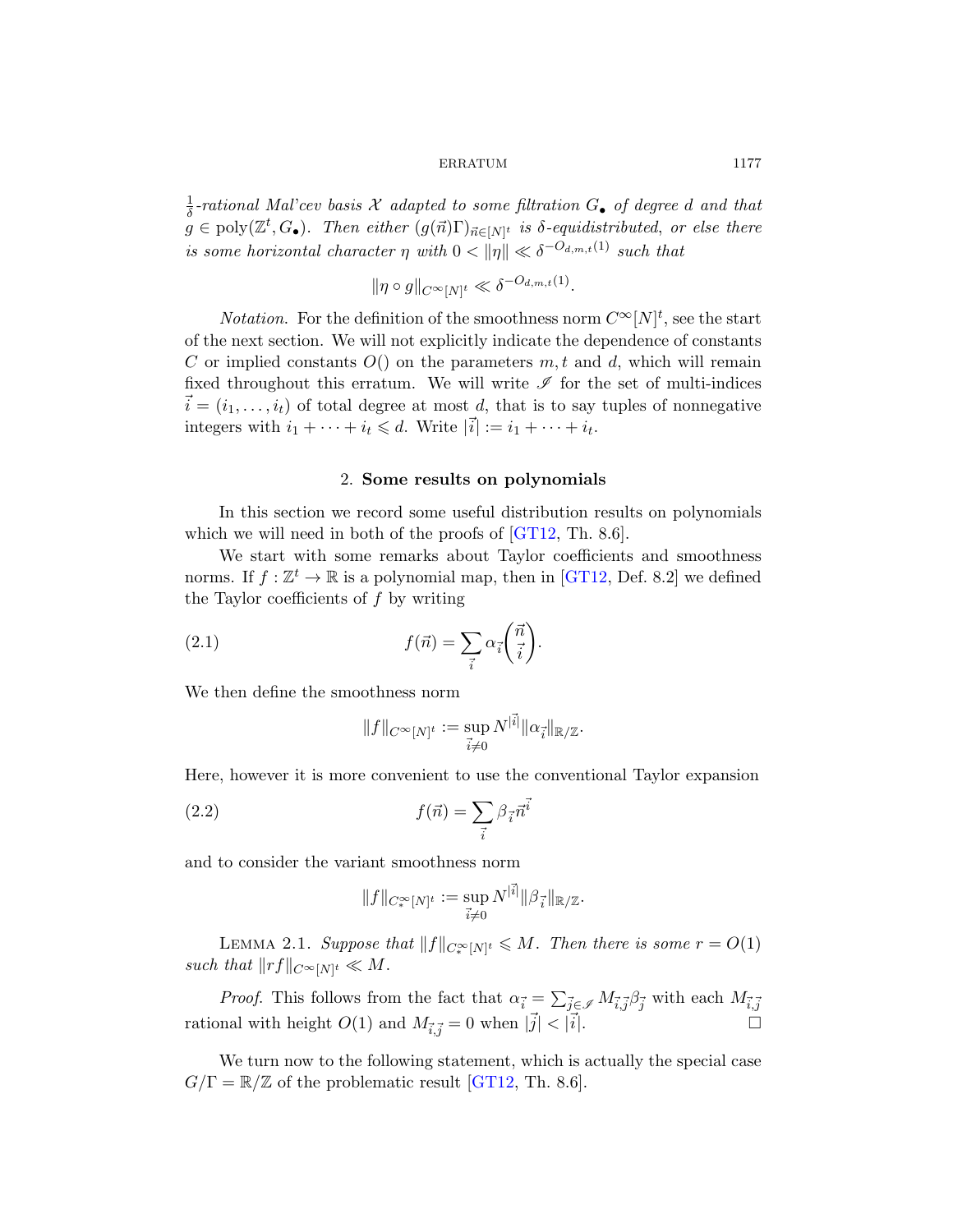#### 1178 BEN GREEN and TERENCE TAO

PROPOSITION 2.2. Suppose that  $g : \mathbb{Z}^t \to \mathbb{R}$  is a polynomial of total degree d, and let  $0 < \delta < \frac{1}{2}$ . Then either  $(g(n) \text{ (mod } \mathbb{Z}))$  is  $\delta$ -equidistributed, or else there is some  $q \in \mathbb{Z}$ ,  $0 < |q| \ll \delta^{-O(1)}$  such that  $||qg||_{C^{\infty}[N]^t} \ll \delta^{-O(1)}$ .

Proof. Slightly amusingly, the attempted argument of [GT12, Th. 8.6] is actually valid in this case. We run through the details briefly, referring the reader to the aforementioned argument if further clarification is required. A simple averaging argument confirms that, for  $\gg \delta^{O(1)}N^{t-1}$  values of  $(n_2, \ldots, n_t)$  $\in [N]^{t-1}$ , the polynomial sequence  $(g_{n_2,...,n_t}(n)(\text{mod } \mathbb{Z}))_{n\in[N]}$  is not  $\delta^{O(1)}$ equidistributed, where here we set  $g_{n_2,...,n_t}(n) := g(n, n_2,..., n_t)$ . For each such tuple, [GT12, Th. 2.9] implies that there is an integer  $\eta_{n_2,\dots,n_t}$  with  $0 < |\eta_{n_2,...,n_t}| \ll \delta^{-O(1)}$  such that  $\|\eta_{n_2,...,n_t}g_{n_2,...,n_t}\|_{C^{\infty}[N]} \ll \delta^{-O(1)}$ . By pigeonholing in the  $\delta^{-O(1)}$  possible values of  $\eta_{n_2,\dots,n_t}$  and passing to a thinner set of tuples  $(n_2, \ldots, n_t)$ , we may assume that  $\eta_{n_2,\ldots,n_t} = \eta$  does not depend on  $(n_2, \ldots, n_t)$ . Writing  $p := \eta g$ , and continuing to argue as in the proof of [GT12, Th. 8.6] as far as (8.2), we deduce that for all  $\vec{i}$  with  $i_1 > 0$ , there is some  $q_{\vec{i}} \ll \delta^{-O(1)}$  such that  $||q_{\vec{i}}p_{\vec{i}}||_{\mathbb{R}/\mathbb{Z}} \ll \delta^{-O(1)}/N^{|\vec{i}|}$ , where  $p_{\vec{i}}$  is the  $\vec{i}$ th Taylor coefficient of p. Hence, defining  $\tilde{q}^{\perp}_{\vec{i}} := \eta q_{\vec{i}},$  we have  $\|\tilde{q}^{\perp}_{\vec{i}} g^{\perp}_{\vec{i}}\|_{\mathbb{R}/\mathbb{Z}} \ll \delta^{-O(1)}/N^{|\vec{i}|}$ . A similar argument holds whenever there [is some](#page-8-0) index j with  $\vec{i}_j > 0$ , that is to say whenever  $\vec{i} \neq 0$ . Taking  $q := \prod_{\vec{i} \in \mathscr{I}} \tilde{q}_{\vec{i}}$ , the result follows. (Note that in the attempted argument of [GT12, Th. 8.6] we would obtain different horizontal characters  $\eta_i$  for each j, which cannot be combined by simple multiplication to give a horizontal character independent of j as we did here.)  $\Box$ 

<span id="page-3-1"></span>We use the above proposition to obtain a generalisation of [GT12, Lemma 4.5] to polynomials of several vari[ables.](#page-8-0)

PROPOSITION 2.3. Suppose that  $g: \mathbb{Z}^t \to \mathbb{R}$  is a polynomial such that  $||g(\vec{n})||_{\mathbb{R}/\mathbb{Z}} \leq \varepsilon$  for at least  $\delta N^t$  values of  $\vec{n} \in [N]^t$ , where  $\varepsilon < \delta/10$ . Then there is some  $Q \ll \delta^{-O(1)}$  such that  $||Qg||_{C^{\infty}[N]^t} \ll \delta^{-O(1)}\varepsilon$ . In particular,  $||Qg(\vec{0})||_{\mathbb{R}/\mathbb{Z}} \ll \delta^{-O(1)}\varepsilon.$ 

Proof. This is essentially the same as the proof of [GT12, Lemma 4.5]. We include the argument for convenience. If  $\varepsilon \gg \delta^C$ , then the result follows immediately from Proposition 2.2, so assume [this is no](#page-3-1)t the case. Expand

$$
g(\vec{n}) = \sum_{\vec{i} \in \mathscr{I}} \alpha_{\vec{i}} \binom{\vec{n}}{\vec{i}}
$$

as a Taylor series. It follows from the assumption that none of the polynomials  $\lambda g$ ,  $\lambda \leq \delta/2\varepsilon$ , is  $\delta^{O(1)}$ -equidistributed on  $[N]^t$ . Thus by Proposition 2.3 we see that for each  $\lambda \leq \delta/2\varepsilon$ , there is  $q_{\lambda} \ll \delta^{-O(1)}$  such that

<span id="page-3-0"></span>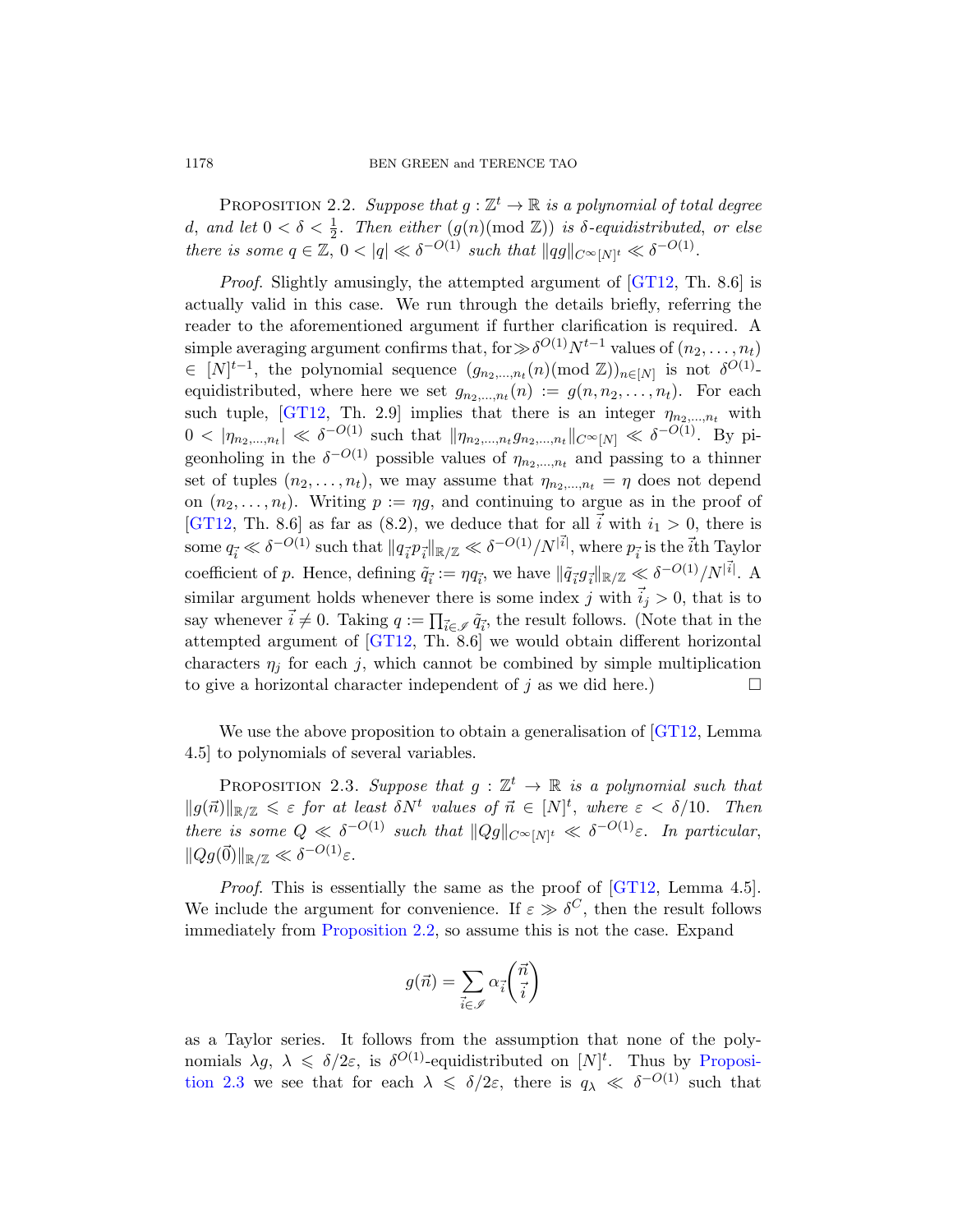ERRATUM 1179

 $||q_{\lambda}\lambda\alpha_{\vec{i}}||_{\mathbb{R}/\mathbb{Z}} \ll \delta^{-O(1)}/N^{|\vec{i}|}$  for all  $\vec{i} \in \mathscr{I}$ . Pigeonholing in the possible values of  $q_{\lambda}$  we see that there is  $q \ll \delta^{-O(1)}$  such that for  $\gg \delta^{O(1)}/\varepsilon$  values of  $\lambda \leq \delta/2\varepsilon$ , we have  $\|\lambda q \alpha_{\vec{i}}\|_{\mathbb{R}/\mathbb{Z}} \ll \delta^{-O(1)}/N^{|\vec{i}|}$  for all  $\vec{i} \in \mathscr{I}$ . It follows from [GT12, Lemma 3.2] that for each  $\vec{i} \in \mathscr{I}$ , there is  $q_{\vec{i}} \ll \delta^{-O(1)}$  such that  $||q_i^{\alpha} a_i^{\alpha}||_{\mathbb{R}/\mathbb{Z}} \ll \varepsilon \delta^{-O(1)}/N^{|\vec{i}|}$ . Writing  $Q := \prod_{\vec{i} \in \mathscr{I}} q_{\vec{i}}$ , we see that  $Q \ll \delta^{-O(1)}$  and that  $||Q\alpha_{\vec{i}}||_{\mathbb{R}/\mathbb{Z}} \ll \varepsilon \delta^{-O(1)}/N^{|\vec{i}|}$  for all  $\vec{i} \in \mathscr{I}$ .

To get the final conclusion, note that

$$
||Q(g(\vec{n}) - g(\vec{0}))||_{\mathbb{R}/\mathbb{Z}} \ll \delta^{-O(1)}\varepsilon
$$

whenever  $\vec{n} \in [N]^t$ . Since there is at least one value of  $\vec{n}$  such that  $||g(\vec{n})||_{\mathbb{R}/\mathbb{Z}} \leq \varepsilon$ , and  $Q \ll \delta^{-O(1)}$ , the result follows.

We will need the following lemma of Schwartz-Zippel type.

LEMMA 2.4 (Schwartz-Zippel type lemma). Let  $f : \mathbb{Z}^t \to \mathbb{R}$  be a nonzero polynomial of degree d. Then the number of zeros of f in  $[L]^t \subset \mathbb{Z}^t$  is bounded by  $O_{d,t}(L^{t-1})$ .

*Proof.* We proceed by induction on t, the result being clear when  $t = 1$ . Expand

$$
f(n_1, \ldots, n_t) = c_d(n_1, \ldots, n_{t-1}) n_t^d + \cdots + c_0(n_1, \ldots, n_{t-1}).
$$

<span id="page-4-0"></span>For at least one value of i, the polynomial  $c_i(n_1, \ldots, n_{t-1})$  is not identically zero, and hence it has  $O_{d,t}(L^{t-2})$  roots  $(n_1,\ldots,n_{t-1})\in [L]^{t-1}$  by the inductive hypothesis. However if  $(n_1, \ldots, n_{t-1})$  is not one of these roots, then f is nontrivial as a polynomial in  $n_t$ , and hence it is satisfied by no more than d values of  $n_t$ . . В последните последните последните последните последните последните последните последните последните последн<br>В последните последните последните последните последните последните последните последните последните последнит

# 3. Proof of [GT12, Th. 8.6] in the equal parameters case

Let  $L$  be a positive integer parameter to be specified later (it will be  $\delta^{-C}$  for some large C), and write  $\vec{L} := (L, \ldots, L)$ . Let the notation be as in [GT12, Th. 8.6], as repeated above. The first step is to cover the cube  $[N]^t$  by 1-parameter progressions of length  $N/L^2$  pointing in various directions. More precisely, we have

LEMMA 3.1. Suppose that  $(g(\vec{n})\Gamma)_{\vec{n}\in[N]^t}$  fails to be δ-equidistributed. Suppose that  $\vec{q} \in [\vec{L}] = [L]^t$ . Suppose that  $N > L^2$  and that  $L > C/\delta$  for some large C. Then  $(g(\vec{x} + \vec{q}n)\Gamma)_{n \in [N/L^2]}$  fails to be  $\frac{1}{2}\delta$ -equidistributed for at least 1  $\frac{1}{4}\delta N^t$  tuples  $\vec{x} \in [N]^t$ .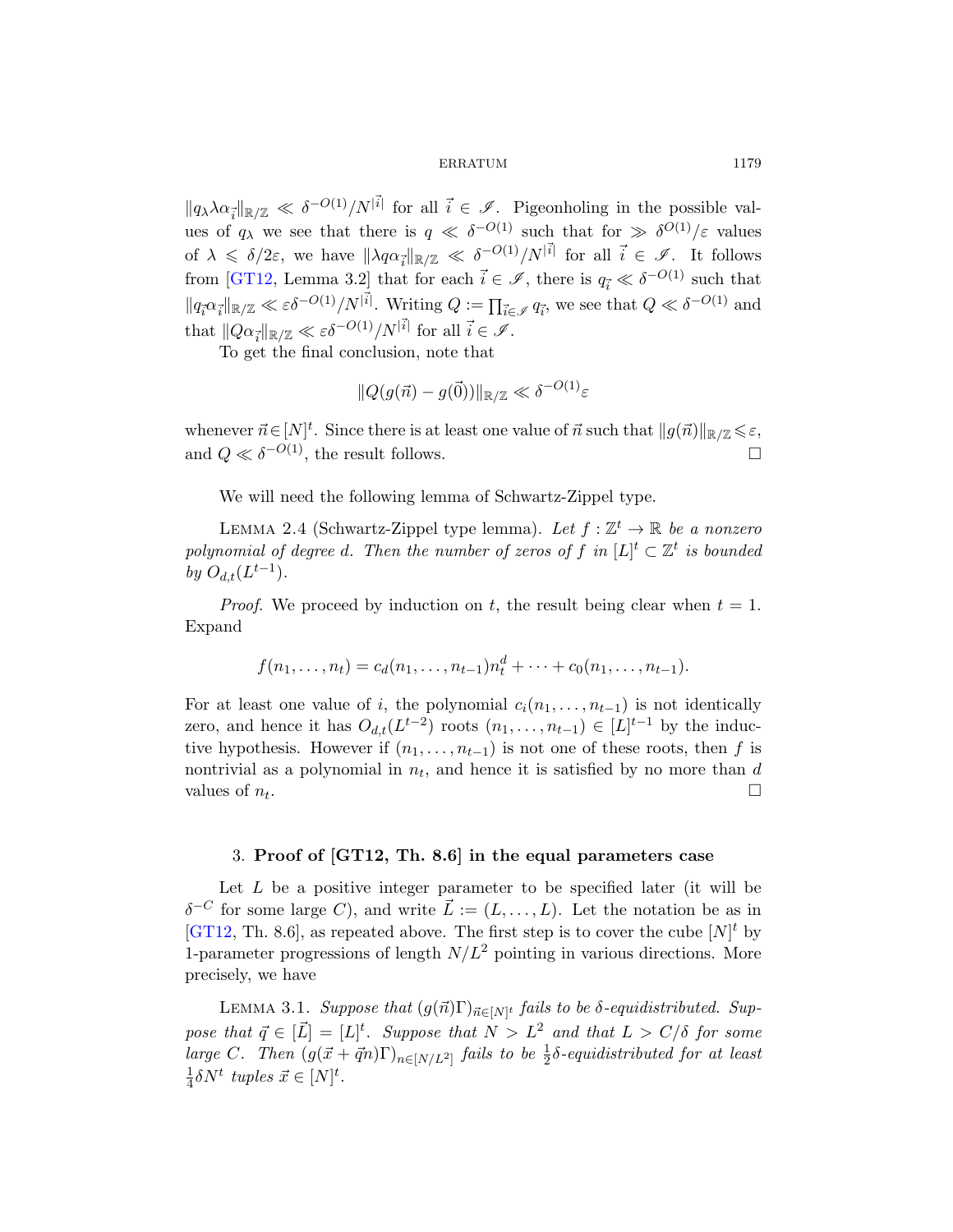*Proof.* Since  $(g(\vec{n})\Gamma)_{\vec{n}\in[N]^t}$  is not  $\delta$ -equidistributed, there is some Lipschitz function  $F: G/\Gamma \to \mathbb{C}$ ,  $\int_{G/\Gamma} F = 0$  such that

 $|\mathbb{E}_{\vec{n}\in[N]^t}F(g(\vec{n}))|\geq \delta||F||_{\text{Lip}}.$ 

However, introducing an additional averaging, the left-hand side is equal to

$$
\mathbb{E}_{\vec{x}\in[N]^t}\mathbb{E}_{n\in[N/L^2]}F(g(\vec{x}+\vec{q}n))+O\left(\frac{1}{L}\|F\|_{\mathrm{Lip}}\right).
$$

In particular, if  $L > C/\delta$  with C large enough, then we have

$$
\mathbb{E}_{\vec{x}\in [N]^t}\mathbb{E}_{n\in [N/L^2]}F(g(\vec{x}+\vec{q}n))\geqslant \frac{3}{4}\delta\|F\|_{\text{Lip}}.
$$

It follows that for at least  $\frac{1}{4}\delta N^d$  tuples  $\vec{x}$  we have

$$
\mathbb{E}_{n\in[N/L^2]}F(g(\vec{x}+\vec{q}n)) \geq \frac{1}{2}\delta||F||_{\text{Lip}},
$$

and this implies the result.

Write  $p(\vec{n}) := \pi(g(\vec{n}))$ , where  $\pi$  is projection onto the horizontal torus  $(G/\Gamma)_{ab}$ . Recall that the horizontal torus has dimension  $m_{ab}$ , so p takes values in  $\mathbb{R}^{m_{ab}}$ . The total degree (highest degree of any monomial) of p is at most d. Expand

(3.1) 
$$
p(\vec{x} + \vec{q}n) = \sum_{i=1}^{d} \sum_{\vec{i} \in \mathscr{I}: |\vec{i}| = i} c_{\vec{i}}(\vec{x}) \vec{q}^{\vec{i}} n^{i}.
$$

Here, the  $c_{\vec{i}} : \mathbb{Z}^t \to \mathbb{R}^{m_{ab}}$  are polynomials of total degree at most d.

Now we claim that the map from Z to G defined by  $n \mapsto g(\vec{x} + \vec{q}n)$  lies in poly $(\mathbb{Z}, G_{\bullet})$ . Indeed the map from  $\mathbb{Z}^t$  to G given by  $\vec{n} \mapsto g(\vec{x} + \vec{q} \cdot \vec{n})$ lies in  $poly(\mathbb{Z}^t, G_{\bullet})$  by [GT12, Cor. 6.8], and so it suffices to check that if  $h(\vec{n}) \in poly(\mathbb{Z}^t, G_{\bullet}),$  then the diagonal map  $h^{\Delta}(n) := h(n, n, \ldots, n)$  lies in poly( $\mathbb{Z}, G_{\bullet}$ ). But this is obvious from the definition, [GT12, Def. 6.1].

Suppose that  $(g(\vec{x} + \vec{q}n)\Gamma)_{n \in [N/L^2]}$  fails to be  $\frac{1}{2}\delta$ -equidistributed. By Lemma 3.1, for every  $\vec{q} \in [\vec{L}]$  this is so for at least  $\frac{1}{4} \delta N^t$  values of  $\vec{x} \in [N]^t$ . By [GT12, Th. 2.9], which is applicable by the claim in the preceding paragraph, the following is therefore true. For all  $\vec{q}$  with  $0 \leq q_i \leq L$ , there are at least  $\frac{1}{4} \delta N^t$  choices of  $\vec{x} \in [N]^t$  such that there is some  $\xi(\vec{q}, \vec{x}) \in \mathbb{Z}^{m_{ab}}$ ,  $0 < |\xi(\vec{q}, \vec{x})| \ll \delta^{-O(1)}$  such that

$$
\left\|\xi(\vec{q},\vec{x})\cdot\sum_{\vec{i}:|\vec{i}|=i}c_{\vec{i}}(\vec{x})\vec{q}^{\vec{i}}\right\|_{\mathbb{R}/\mathbb{Z}}\ll (L/\delta)^{O(1)}N^{-i}
$$

for all  $i = 1, \ldots, d$ .

By the pigeonhole principle there is some  $\xi \in \mathbb{Z}^{m_{ab}}$ ,  $0 < |\xi| \ll \delta^{-O(1)}$ , together with a subset  $\mathscr{S} \subset [\vec{L}] \times [N]^t$ ,  $|\mathscr{S}| \gg \delta^{O(1)} (LN)^t$ , such that  $\xi(\vec{q}, \vec{x}) = \xi$ whenever  $(\vec{q}, \vec{x}) \in \mathscr{S}$ . For each  $\vec{q} \in [\vec{L}]$ , write  $X_q := \{\vec{x} \in [N]^t : (\vec{q}, \vec{x}) \in \mathscr{S}\}.$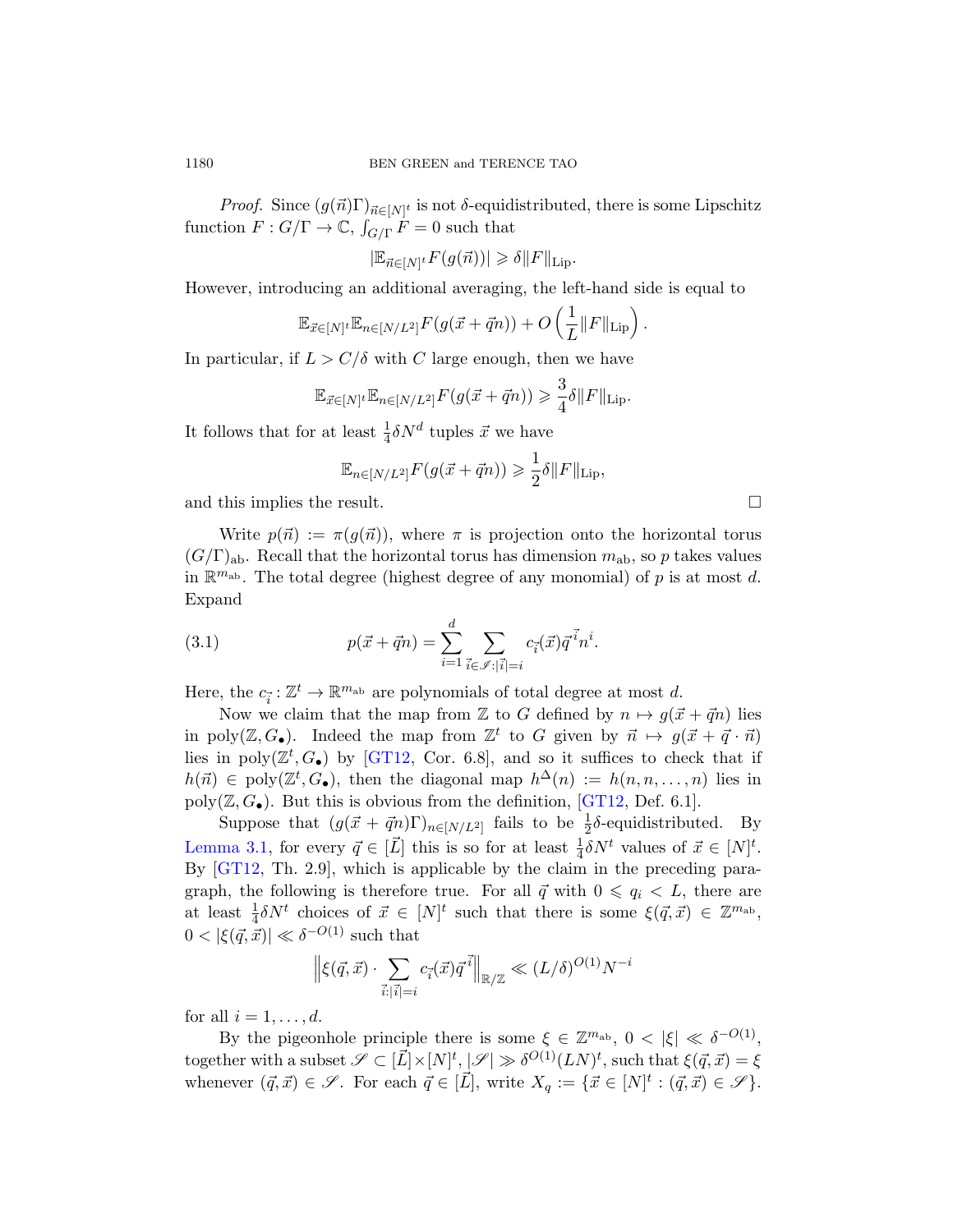Then for  $\gg \delta^{O(1)} L^t$  values of  $\vec{q} \in [\vec{L}]$ , we have  $|X_q| \gg \delta^{O(1)} N^t$ . Let  $\mathscr{Q}$  be the [set of such](#page-3-1)  $\vec{q}$ .

Thus

(3.2) 
$$
\left\| \xi \cdot \sum_{\vec{i}: |\vec{i}| = i} c_{\vec{i}}(\vec{x}) \vec{q}^{\vec{i}} \right\|_{\mathbb{R}/\mathbb{Z}} \ll (L/\delta)^{O(1)} N^{-i}
$$

whenever  $\vec{x} \in X_{\vec{q}}$ , and for all  $i = 1, ..., d$ , and if  $\vec{q} \in \mathcal{Q}$ , then  $|X_{\vec{q}}| \gg \delta^{C'} N^t$ . Now we apply Proposition 2.3, with  $g: \mathbb{Z}^t \to \mathbb{R}$  given by

$$
g(\vec{x}) = g_{i,\vec{q}}(\vec{x}) := \xi \cdot \sum_{\vec{i}: |\vec{i}| = i} c_{\vec{i}}(\vec{x}) \vec{q}^{\vec{i}}.
$$

If  $N > (L/\delta)^C$  for C large enough, then  $\varepsilon := (L/\delta)^{O(1)} N^{-i}$  is small enough that  $\varepsilon < \frac{1}{10} \delta^{C'}$  and so the proposition applies.

<span id="page-6-0"></span>We conclude that for each  $\vec{q} \in \mathcal{Q}$  and for each  $i = 1, \ldots, d$ , there is some  $Q_i = Q_i(\vec{q}), Q_i(\vec{q}) \ll \delta^{-O(1)}$  such that

$$
\left\|Q_i(\vec{q})\xi \cdot \sum_{\vec{i}: |\vec{i}|=i} c_{\vec{i}}(\vec{0})\vec{q}^{\,\vec{i}}\right\|_{\mathbb{R}/\mathbb{Z}} \ll (L/\delta)^{O(1)}N^{-i}.
$$

Since there are  $\ll \delta^{-O(1)}$  possibilities for  $(Q_1(\vec{q}), \ldots, Q_d(\vec{q}))$ , we may pass to a set  $\mathscr{Q}' \subset \mathscr{Q}, |\mathscr{Q}'| \gg \delta^{O(1)} L^d$ , such that  $Q_i(\vec{q}) = Q_i$  is independent of  $\vec{q}$  as  $\vec{q}$  ranges over  $\mathscr{Q}'$ . Setting  $\tilde{\xi} := Q_1 \dots Q_d \xi$ , we then have

<span id="page-6-1"></span>(3.3) 
$$
\|\tilde{\xi} \cdot \sum_{\vec{i}: |\vec{i}| = i} c_{\vec{i}}(\vec{0}) \vec{q}^{\vec{i}}\|_{\mathbb{R}/\mathbb{Z}} \ll (L/\delta)^{O(1)} N^{-i}
$$

for all  $\vec{q} \in \mathcal{Q}'$  and for all  $i = 1, \ldots, d$ .

We claim that if  $L = \delta^{-C}$  with C big enough, then as a consequence of  $(3.3)$  we have

(3.4) 
$$
\left\| \tilde{\xi} \cdot c_{\vec{i}}(\vec{0}) \right\|_{\mathbb{R}/\mathbb{Z}} \ll (L/\delta)^{O(1)} N^{-i} \ll \delta^{-O(1)} N^{-i}
$$

for all  $\vec{i} \in \mathscr{I}$ , where  $\tilde{\xi} = \tilde{Q}\tilde{\xi}$  [with](#page-2-1)  $|\tilde{Q}| \ll \delta^{-O(1)}$ .

Leaving the proof of this claim aside for the moment, setting  $\vec{x} = \vec{0}$  and  $n = 1$  $n = 1$  $n = 1$  in  $(3.1)$  r[eveals](#page-8-0) that

$$
p(\vec{n}) = \sum_{\vec{i} \in \mathscr{I}} c_{\vec{i}}(\vec{0}) \vec{n}^{\vec{i}},
$$

and so (3.4) implies that  $\|\tilde{\xi} \cdot p\|_{C_*^\infty[N]^t} \ll \delta^{-O(1)}$ . By Lemma 2.1, there is some  $r = O(1)$  such that  $||r\tilde{\tilde{\xi}} \cdot p||_{C^{\infty}[N]^t} \ll \delta^{-O(1)}$ . Defining the horizontal character  $\eta$ to be  $r\tilde{\xi} \cdot \pi$ , this concludes the proof of [GT12, Th. 8.6] in the equal parameters case.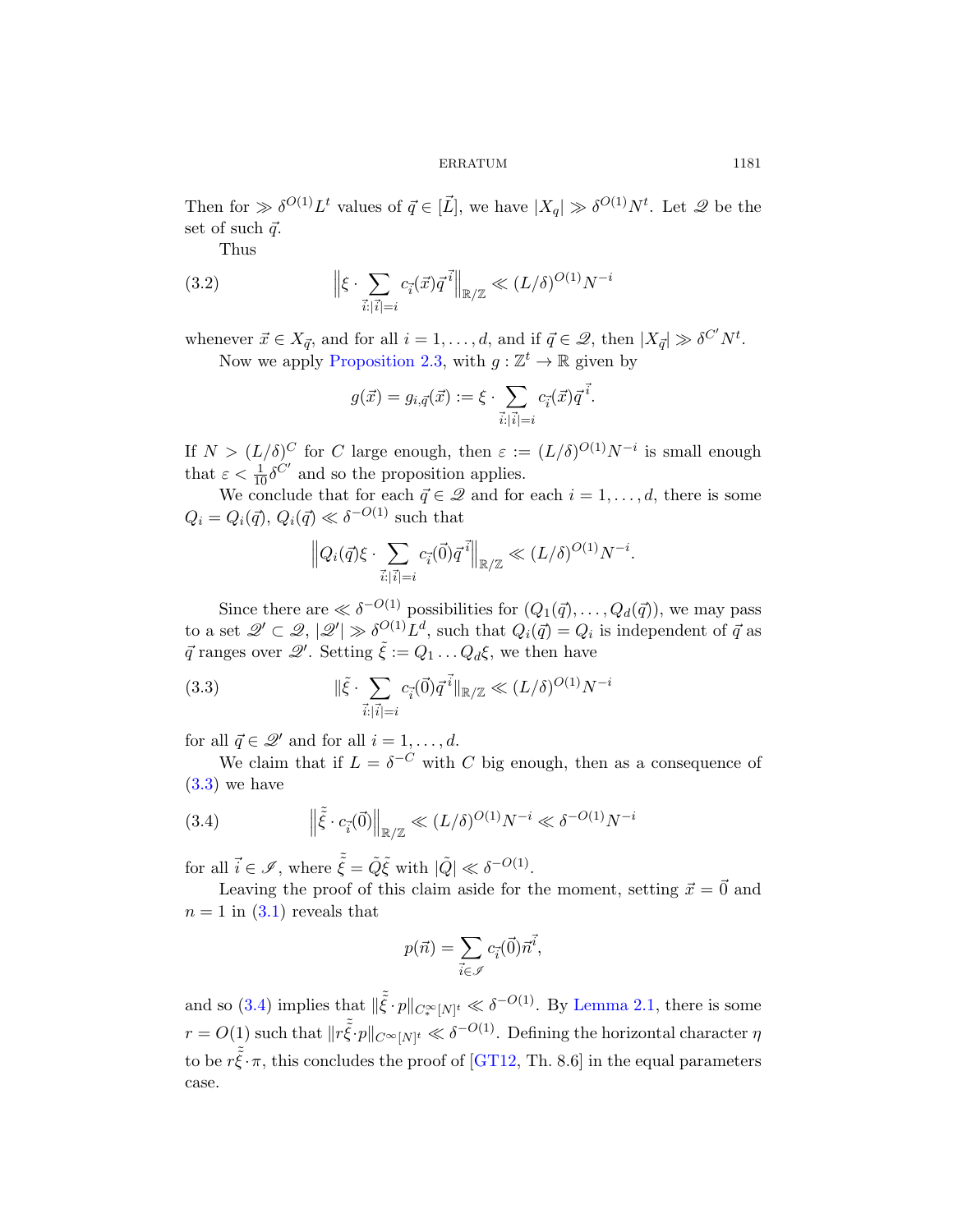It remains to check the claim  $(3.4)$ . We do this by taking linear combinations of (3.3) for different  $\vec{q} \in \mathcal{Q}'$  in order to isolate each individual Taylor coefficient  $c_{\vec{i}}(\vec{0})$ . The key input is the following lemma.

LEMMA 3.2. Let  $\mathscr{Q} \subset [L]^t$  be a set of size  $\varepsilon L^t$ , and to each  $\vec{q} \in \mathscr{Q}$ , associate the vector  $v_{\vec{q}} := (\vec{q}^{i})_{\vec{i} \in \mathscr{I}} \in \mathbb{Q}^{\mathscr{I}}$ . Then, provided  $L > C/\varepsilon$ , the  $v_{\vec{q}}$  span  $\mathbb{Q}^{\mathscr{I}}$  .

*Proof.* If not, there is some  $w \in \mathbb{Q}^{\mathscr{I}}$  such that  $w \cdot v_{\vec{q}} = 0$  for all  $\vec{q} \in \mathscr{Q}$ . Thus

$$
\sum_{\vec{i}} w_{\vec{i}} \vec{q}^{\;\vec{i}} = 0
$$

whenever  $\vec{q} \in \mathcal{Q}$ . This is a polynomial equation of total degree i in  $q_1, \ldots, q_t$ , and it is not the trivial polynomial. Therefore by Lemma 2.4 this equation has  $O(L^{t-1}) < |\mathcal{Q}|$  solutions, contrary to assumption.

Returning to our proof of the claim (3.4), take  $L = \delta^{-C}$  large enough that Lemma 3.2 applies (with  $\varepsilon := |\mathscr{Q}'|/N^t$ ). Then for each  $\vec{i} \in \mathscr{I}$  we may select  $\vec{q}_1, \ldots, \vec{q}_{|\mathscr{I}|} \in \mathscr{Q}'$  and rationals  $\gamma_m$  such that

$$
\mathbf{1}_{\vec{i}=\vec{j}}=\sum_{m=1}^{|\mathscr{I}|}\gamma_m\vec{q}_m^{\vec{j}}.
$$

Inverting these linear relations using the adjoint formula for the inverse (or by using Siegel's lemma), we see that the  $\gamma_m$  are all rationals of height  $\ll \delta^{-O(1)}$ . T[akin](#page-6-0)g  $\tilde{Q}$  to be the pro[duct](#page-6-1) of the denominators of all these  $\gamma_m$ , across all values of  $\vec{i} \in \mathcal{I}$ , we have  $\tilde{Q} \ll \delta^{-O(1)}$  and now

$$
\tilde{Q}\mathbf{1}_{\vec{i}=\vec{j}}=\sum_{m=1}^{|\mathscr{I}|}\gamma_m'\vec{q}_m^{\;\vec{j}}
$$

<span id="page-7-0"></span>[wit](#page-8-0)h the  $\gamma'_m$  being *integers* of size at most  $\delta^{-O(1)}$ . We may now take appropriate [linear](#page-8-0) combinations of  $(3.3)$  to ge[t the c](#page-8-0)laim  $(3.4)$ , thereby concluding the argument.

### 4. Minor errata

We take the opportunity to correct some further small points in [GT12].

- In the proof of [GT12, Lemma 3.2], k and q are the same.
- The invocation of [GT12, Lemma 3.2] in the proof of [GT12, Prop. 5.3] is only valid in the regime  $\sup_i |\zeta_i| \leq \frac{\delta}{2(1+\delta)}$  $\frac{\delta}{2(1+m)}$ , due to the hypothesis  $\varepsilon \leqslant \delta/2$ in [GT12, Lemma 3.2]. However, the conclusion  $|\alpha| \ll_m \sup_i |\zeta_i| \delta^{-C}/N$  is trivially valid in the remaining case  $\sup_i |\zeta_i| > \frac{\delta}{2(1+\delta)}$  $\frac{\delta}{2(1+m)}$ , due to the hypothesis  $|\alpha| \leq 1/\delta N$ .
- After  $(7.6)$ ,  $g_h$  should be  $\tilde{g}_h$ .